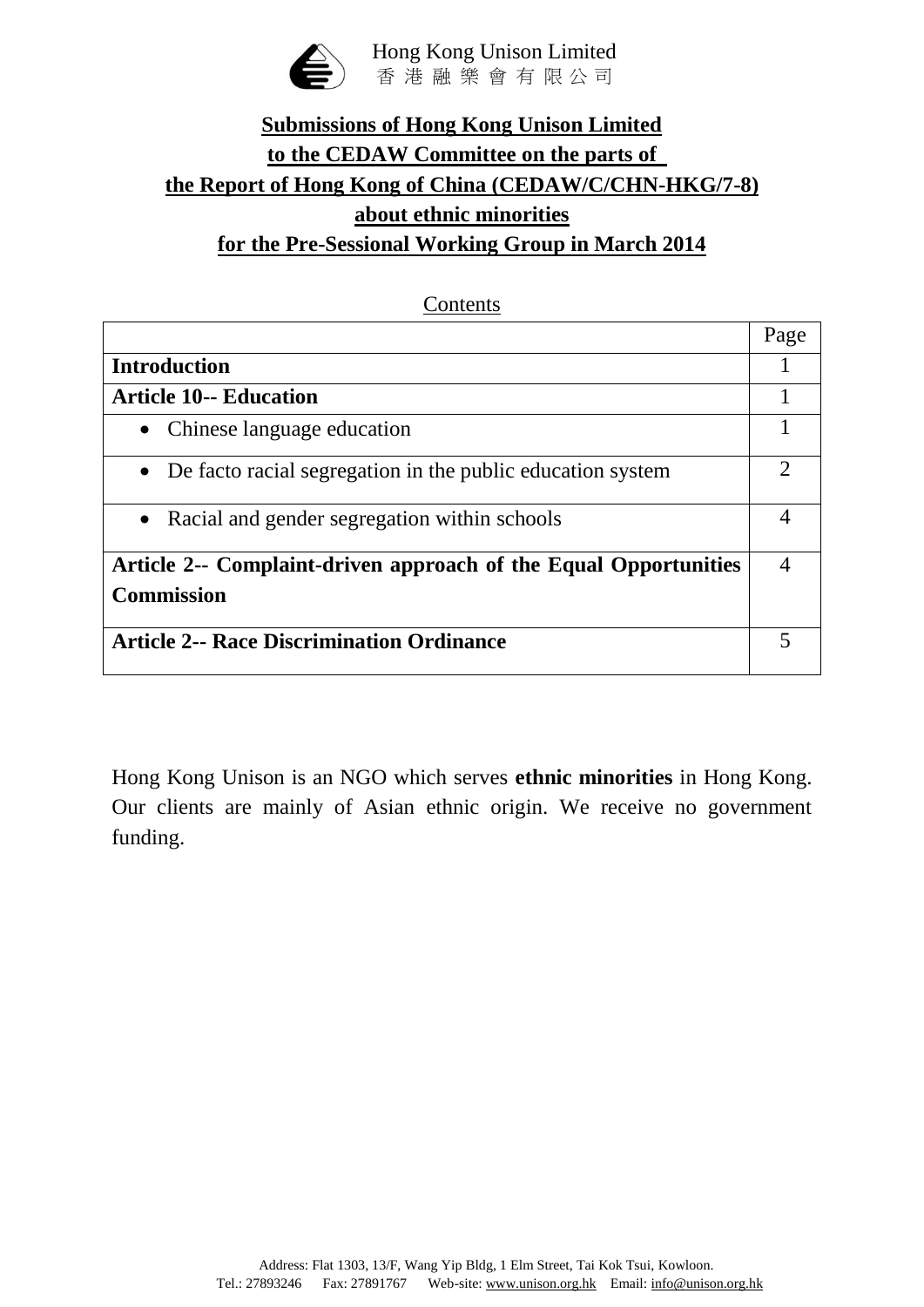

### **Introduction**

1. According to the 2011 Census, there were about 10,000 ethnic minority women in Hong Kong excluding foreign domestic helpers. Most of them are of Asian ethnicity or white. Many of them are second or third generation residents in Hong Kong.

### **Article 10- Education**

1

2. The majority of ethnic minority students in Hong Kong were born in Hong Kong and enjoy the right of abode here.

#### **Chinese language education**

3. Chinese language proficiency is very important for ethnic minority girls to enjoy equal education and employment opportunities. In its latest Concluding Observations in March 2013 (CCPR/C/CHN-HKG/CO/3), the United Nations Human Rights Committee noted with concern that non-Chinese speaking migrants face discrimination and prejudice in employment due to the requirement of written Chinese language skills, even for manual jobs.

4. Nevertheless, the education policy fails to equip ethnic minority girls with an adequate level of the Chinese language. The mainstream Chinese language curriculum falsely assumes the first language of all students to be Chinese, and ethnic minorities have a poor passing rate in it. On the other hand, many schools, such as most 'designated schools'<sup>1</sup>, put ethnic minorities under an alternative Chinese curriculum and prepare them for the GCSE (Chinese) examination, the level of which is about that of primary 2 in the mainstream curriculum, upon graduation from secondary school. **A Pakistani student attaining an A in GCSE (Chinese) could not even manage the duties of a delivery assistant because the student could not read the list of goods and addresses in the Chinese language.**

5. The government has announced the implementation of a "Chinese Language Curriculum Second Language Learning Framework" in 2014/2015. Even though the Framework is to be implemented in September 2014, the policy goal, implementation plan and timetable, output indicators, the monitoring

<sup>&</sup>lt;sup>1</sup> The name of 'designated schools' has been changed by the government. Please see paragraph 11 below.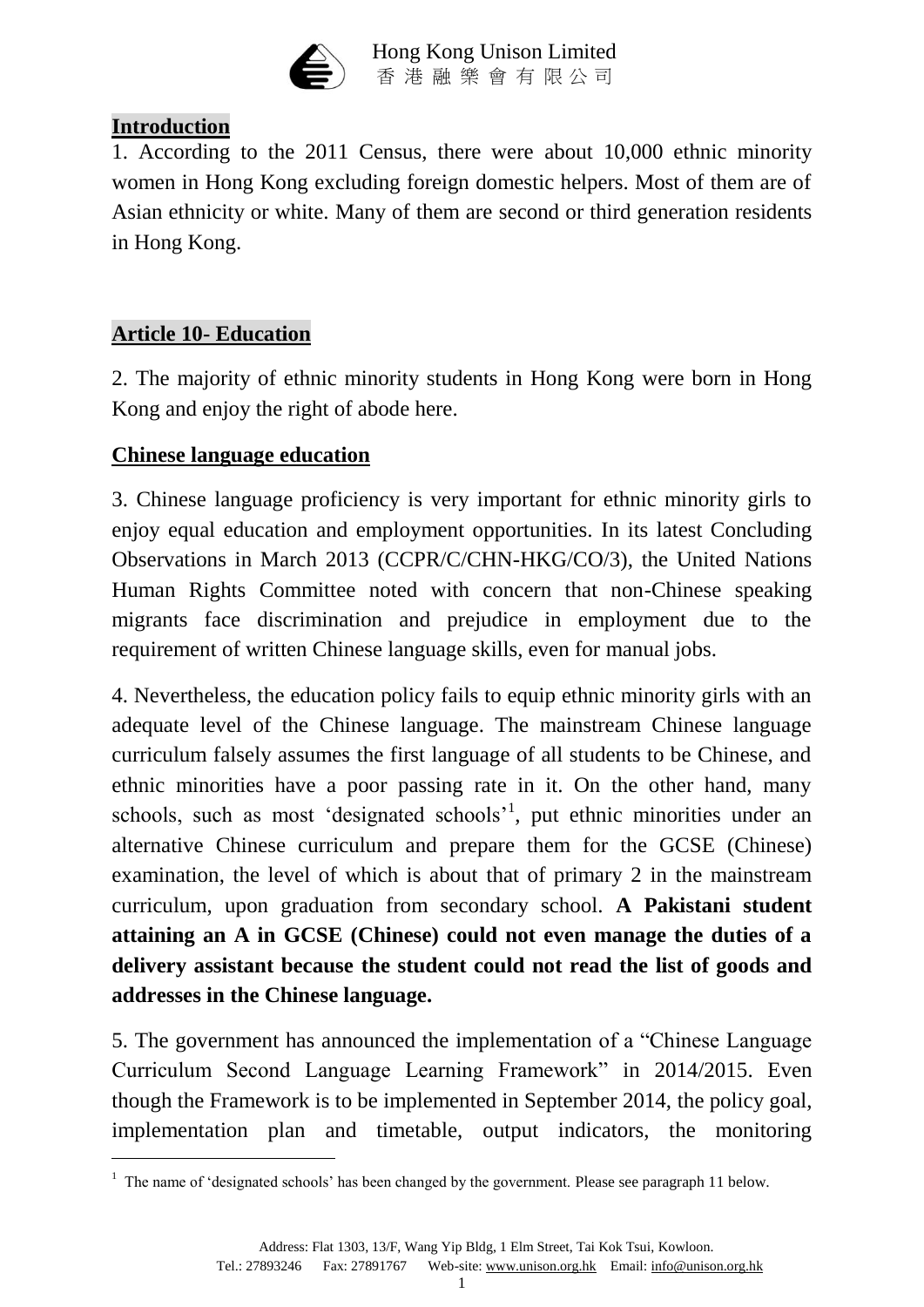

mechanism and measures to ensure the transparency of the policy formulating, implementation and monitoring process are lacking.

6. Also, the government claims in paragraph 10.28 of its report that the education opportunities for non-Chinese speaking students are equal for both male and female. However, this should not be a justification for government policies which do not give ethnic minority girls equal education opportunities. This is because ethnic minority girls are still disadvantaged compared with Chinese boys.

**7. We urge the government to formulate a "Chinese as a Second Language" policy with a concrete policy goal, an implementation plan and timetable, output indicators and a transparent monitoring mechanism as soon as possible.**

### **8.** *Proposed issue:*

 **Please inform the Committee of details of any concrete policy goal, implementation plan and timetable, output indicators and monitoring and evaluation mechanism, and measures to ensure their transparency, related to the Chinese language education of ethnic minorities.**

#### **De facto racial segregation in the public education system**

9. There is de facto racial segregation in the public education system. In 2012/13, in 8 public schools, non-Chinese speaking students account for over 90% of the student population.

10. The United Nations Committee on the Rights of the Child stated in its Concluding Observations on the combined third and fourth periodic reports of China (including Hong Kong and Macau SARs) (CRC/C/CHN/CP/3-4) published in October 2013 that the Hong Kong government should urgently abolish the system of so-called 'designated schools'. However, the government has thus far taken no steps to address these observations and does not seem sincere in dealing with this issue.

11. To address the concerns over 'designated schools', the government has simply removed the label 'designated school' and relabelled them 'schools provided with recurrent funding by the Bureau to enhance school-based support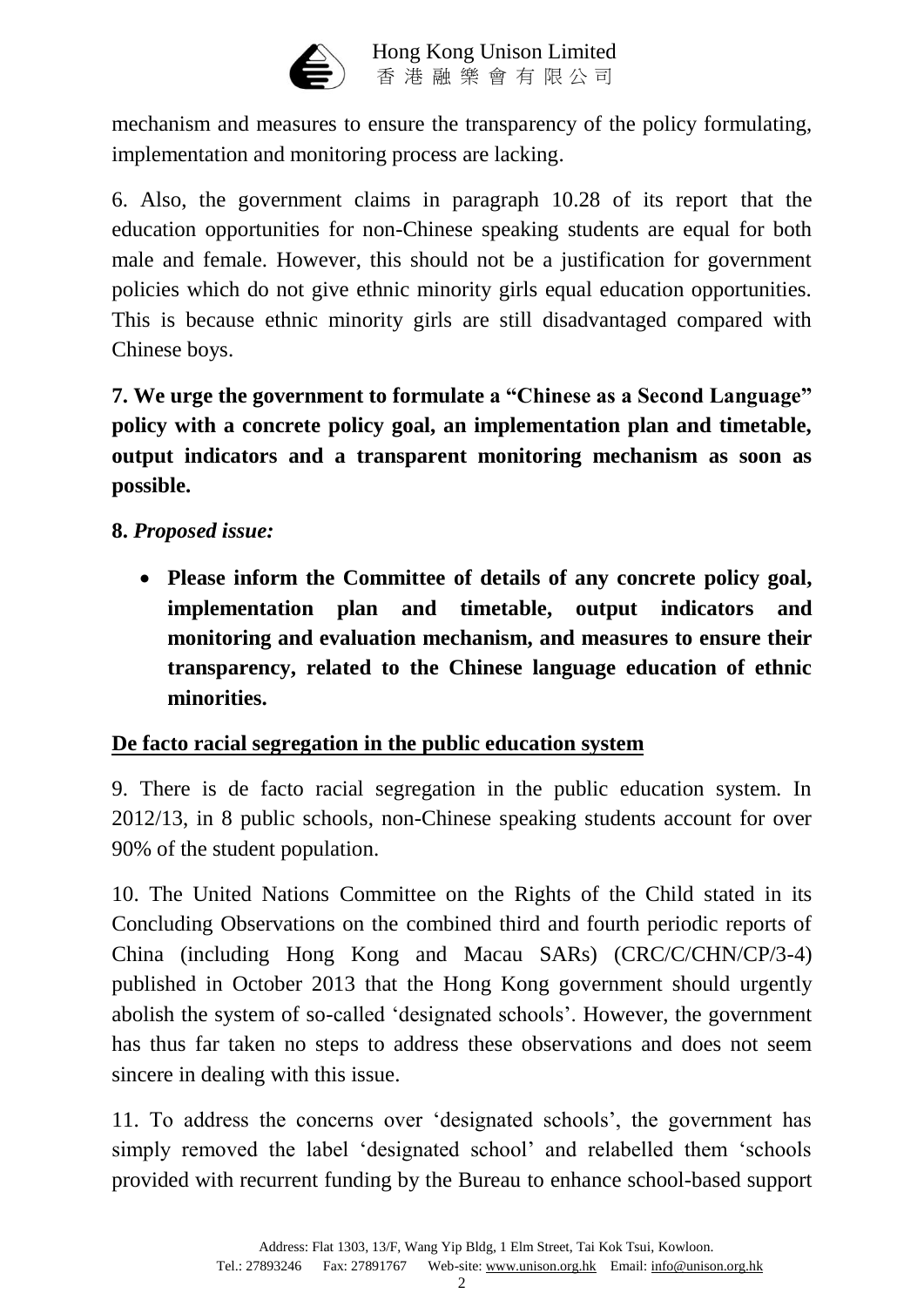

in servicing the needs of non-Chinese speaking students' with a change of funding mode.

12. *Our response to this policy:* Despite the expansion of funding support, the government has not done anything in substance to address the high concentration (over 90%) of non-Chinese speaking students in the 8 public schools. Those schools are still segregated schools in substance and violate Hong Kong's commitments under the CERD Convention and result in harmful social and economic consequences for the children and their future integration into the society.

13. The Education Bureau claims that ethnic minority parents choose to send their children to 'designated schools'.<sup>2</sup>

14. *Our response to this claim:* The government does not provide adequate information to help ethnic minority parents make educated and informed choices. In the information given to ethnic minority students on choosing schools in September 2012, the Education Bureau includes the names of the 31 'schools provided with recurrent funding and school-based professional support for non-Chinese speaking students', but does not inform the students that these schools generally teach a Chinese language level much lower than that of mainstream schools nor does it advise parents that there is a concentration of ethnic minority students in these schools. This necessarily impacts the decision-making of students and parents given the limited information they have regarding the local schooling system and which schools they might opt for and why.

15. **Moreover, many ethnic minority children have no choice but to attend 'designated schools' because they cannot manage the Chinese curriculum at mainstream schools** since there is no adequate learning support or resources provided in these schools to enable teachers to provide assistance to non-Chinese students so that they may learn the local curriculum at a pace that is suitable for them.

16. Furthermore, **any reliance on parental choice to evade the responsibility of eliminating de facto racial segregation violates Article 3 of the CRC on** 

1

<sup>&</sup>lt;sup>2</sup> Please see paragraph 9 in<http://www.legco.gov.hk/yr11-12/english/panels/ed/papers/ed1212cb2-486-7-e.pdf> for example.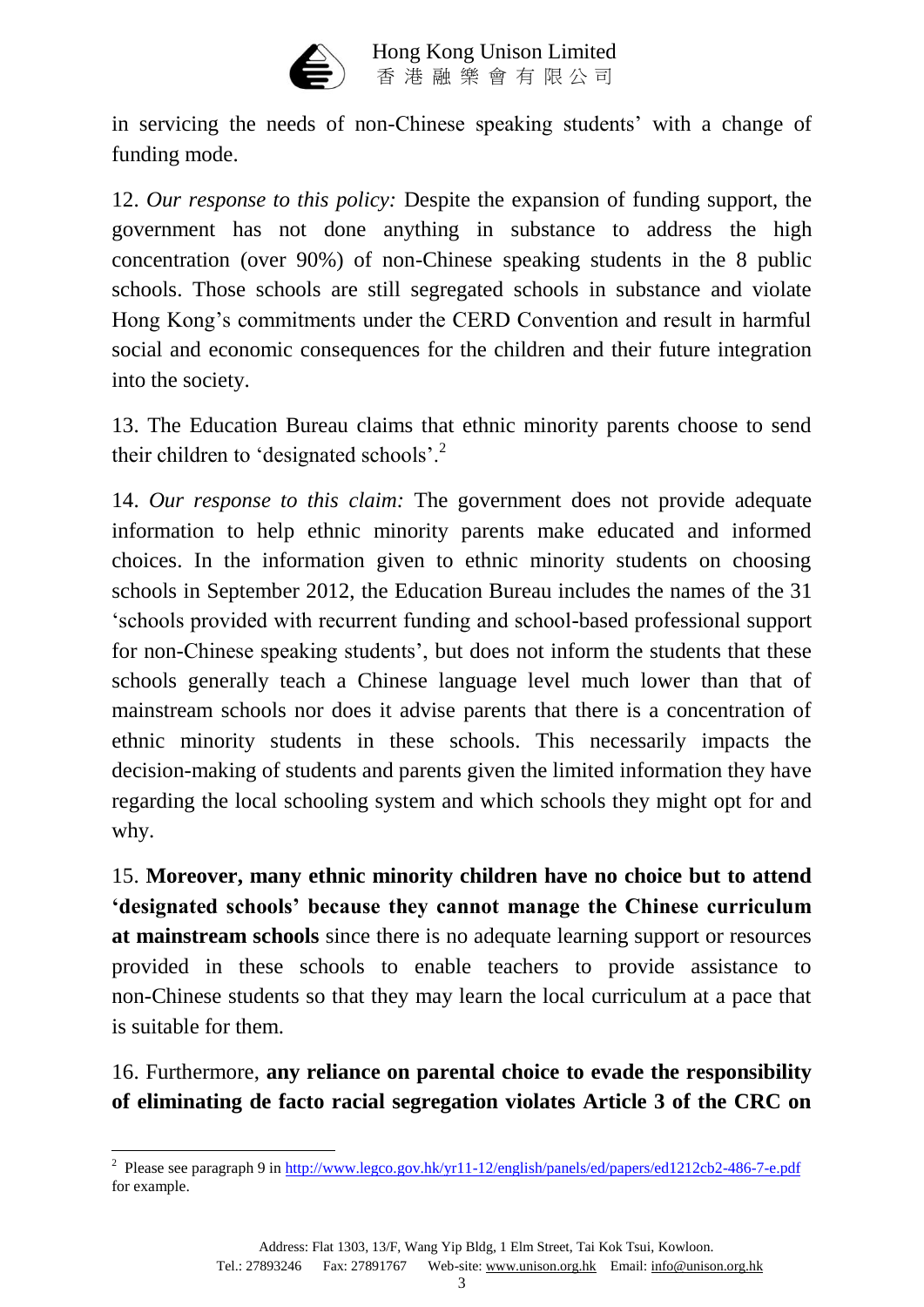

**the best interests of the child**. The Committee on the Elimination of Discrimination states in its General Recommendation No. 19 that a condition of racial segregation can arise without any initiative or direct involvement by public authorities. The government should work towards the eradication of any negative consequences that ensue.

### **17.** *Proposed issue:*

• Please explain the impact of measures taken by the government, including the change of mode of funding to schools admitting ethnic minority students, on lowering the concentration of ethnic minority students in the de facto racially segregated schools.

### **Racial and gender segregation within schools**

18. Moreover, according to news reports, in 2012/13, there was segregation of ethnic minority girls within some co-educational secondary schools, such as the prohibition of interaction between male and female students. Also, in one school, Pakistani girls faced gender and racial segregation because they had a timetable different from that of Pakistani boys and non-Pakistani boys and girls. Pakistani girls had less learning time under this timetable. Even though the incident was reported in the media more than once, it is not clear to the public what the Education Bureau has done to investigate the issue. **We urge the government to take immediate, effective measures to eliminate the de facto racial segregation in the public education system and the gender segregation within certain schools.**

#### **19.** *Proposed issue:*

• Please provide information on measures taken to monitor whether there is gender segregation within schools and measures taken to address and prevent any such segregation.

## **Article 2- Complaint-driven approach of the Equal Opportunities Commission**

20. The Equal Opportunities Commission (EOC) takes a complaint-driven approach to eliminating discrimination. For example, when the media sought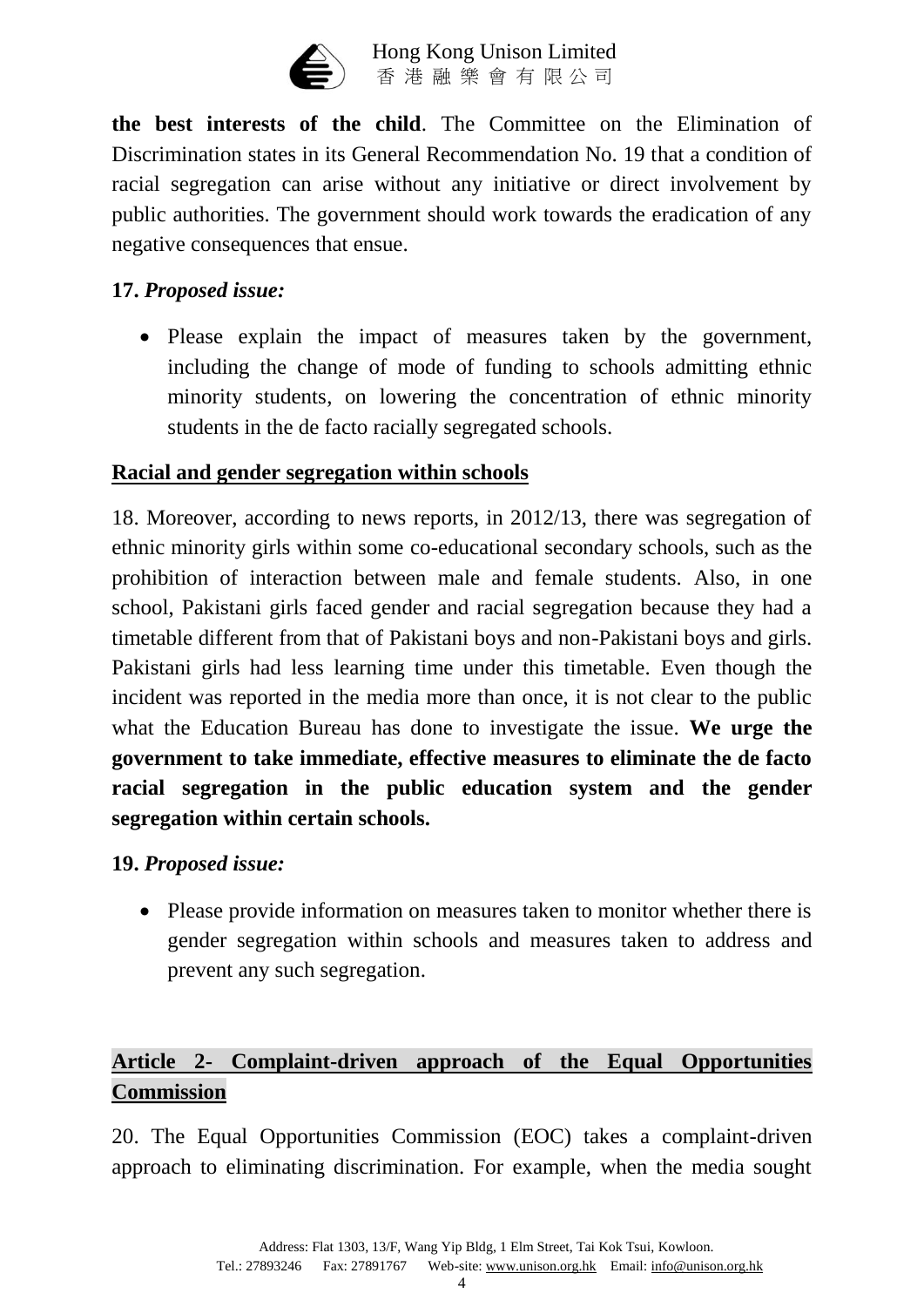

comments from the EOC on gender segregation within schools, the EOC, instead of stating that it would look deeper into the issue, stated that victims could lodge a complaint with the EOC. It was only after we wrote to the EOC did they investigate the matter. This approach particularly jeopardizes the access to equal opportunities of ethnic minority women, some of whom are victims of patriarchal oppression and are pressured by their community not to lodge a complaint. **We urge the EOC to take a more proactive approach to promoting equal opportunities, especially regarding vulnerable groups including ethnic minority women.**

#### **21.** *Proposed issue:*

• Please provide information on whether the Equal Opportunities Commission has taken any measures to be more proactive in addressing discrimination against vulnerable groups including ethnic minority women, such as reviewing the law of EOC powers, the issuance of internal training and guidelines, and programmes to reach out to potential victims.

### **Article 2- Race Discrimination Ordinance**

22. The Race Discrimination Ordinance is the weakest among all the 4 non-discrimination ordinances in Hong Kong in the sense that there is no provision of the RDO that discrimination by the government in its exercise of powers and performance of functions is unlawful. The government submitted in paragraph 2.13 of its Third Report under CEDAW (CEDAW/C/CHN-HKG/7-8) that the Basic Law and the Bill of Rights Ordinance prohibit the government from practicing racially discriminatory acts in the exercise of its functions. This response undermines the provisions in international treaties including CEDAW that the government undertakes to adopt legislative measures prohibiting discrimination. **The Equal Opportunities Commission (EOC) is conducting a law review and we urge the EOC to proactively advocate amendment to the RDO in this regard.**

#### **23.** *Proposed issue:*